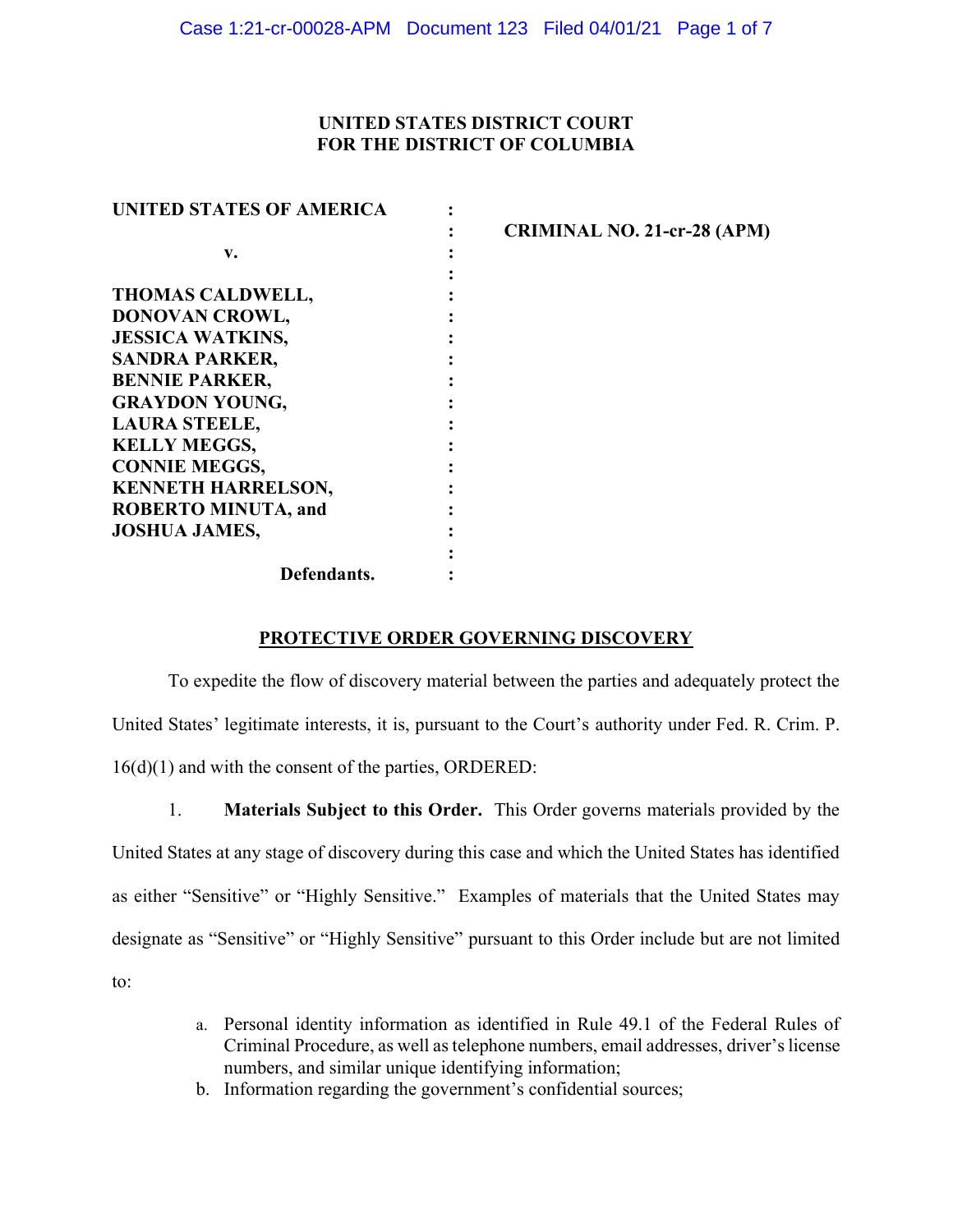- c. Information that may jeopardize witness security;
- d. Contact information for, photographs of, and private conversations with individuals that do not appear to be related to the criminal conduct in this case;
- e. Medical or mental health records;
- f. Sources and methods law-enforcement officials have used, and will continue to use, to investigate other criminal conduct related to the publicly filed charges;
- g. Surveillance camera footage from the U.S. Capitol Police's extensive system of cameras on U.S. Capitol grounds;<sup>1</sup>
- h. Repair estimates from the Architect of the Capitol;
- i. Materials designated as "security information" pursuant  $2$  U.S.C. §1979; and
- j. Tax returns or tax information.

This Order will not be used to designate materials as Sensitive or Highly Sensitive unless such designation is necessary for one of the reasons stated in this paragraph or for a similar reason not anticipated by this Order. The government agrees to make every effort to provide discovery in a manner that will allow for most discovery to be produced without such designations.

## 2. **Defendant.** Any reference to "Defendant" herein refers individually to each

defendant identified in the caption above.

3. Legal Defense Team. The "legal defense team" includes defense counsel (defined

as counsel of record in this case, including any post-conviction or appellate counsel) and any attorneys, investigators, paralegals, support staff, and expert witnesses who are advising or assisting defense counsel in connection with this case.

# 4. Rules for the Handling of Sensitive and Highly Sensitive Materials.

a. Limitations on Use. Defendant and the legal defense team may use Sensitive and Highly Sensitive discovery materials solely in connection with the defense of this case and any other case connected to the events at the United States Capitol on January 6, 2021, including any post-conviction or appellate litigation, and for no other purpose, and in connection with no other proceeding, without further order of this Court.

<sup>&</sup>lt;sup>1</sup> To be clear, this does not include footage from body worn cameras from other police departments that responded on January 6, 2021, the vast amount of which the United States will not designate as Sensitive or Highly Sensitive. (Body worn camera footage will be marked Sensitive or Highly Sensitive only if it contains material described in paragraph one above or for a similar reason not anticipated by this Order.)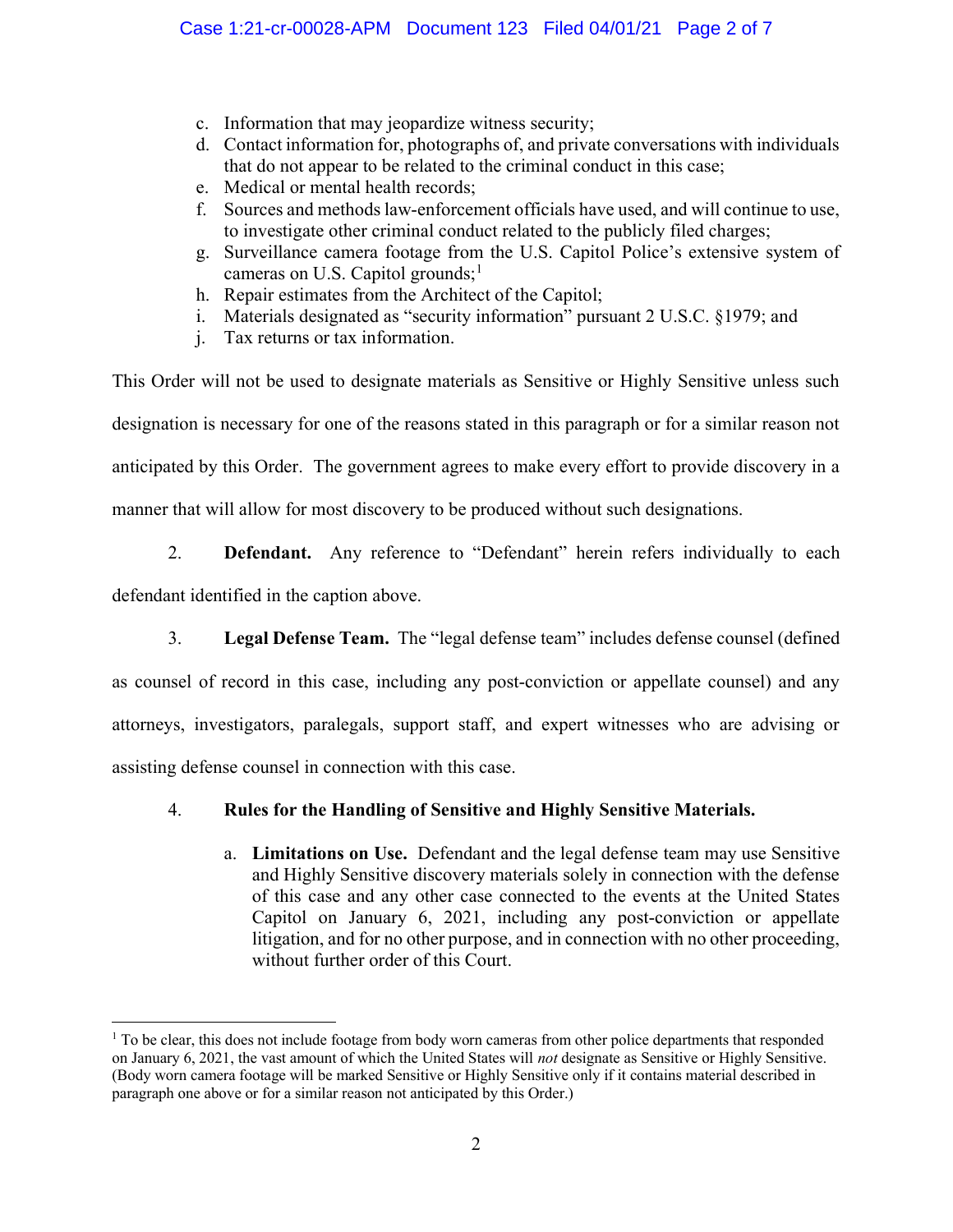- b. Limitations on Dissemination. No Sensitive or Highly Sensitive materials, or the information contained therein, may be disclosed to any persons other than Defendant, the legal defense team, or the person to whom the Sensitive or Highly Sensitive information solely and directly pertains or his/her counsel, without agreement of the United States or prior authorization from the Court.
- c. Limitations on Reproduction. Defendant, the legal defense team, and authorized persons shall not copy or reproduce the Sensitive or Highly Sensitive materials except in order to provide copies of the materials for use in connection with this case by Defendant, the legal defense team, the person to whom the Sensitive or Highly Sensitive information solely and directly pertains or his/her counsel, and other persons to whom the Court may authorize disclosure (collectively, "authorized persons").

If defense counsel provides Defendant access to Sensitive or Highly Sensitive materials, defense counsel must advise Defendant that Defendant may not record any personal identity information as identified in Rule 49.1 of the Federal Rules of Criminal Procedure or any telephone numbers, email addresses, driver's license numbers, and similar unique identifying information. By signing the attached affirmation, Defendant agrees not to do so.

Copies and reproductions, and any notes or records made in relation to the contents of the Sensitive and Highly Sensitive materials, are to be treated in the same manner as the original materials.

- d. Court Filings. Absent prior agreement by the parties or permission from the Court, no party shall disclose materials designated as Sensitive or Highly Sensitive in any public filing with the Court. Such materials shall be submitted under seal. The Clerk shall accept for filing under seal any filings so marked by the parties pursuant to this Order.
- e. Court Hearings. The restrictions in this Order shall not limit either party in the use of the materials in judicial proceedings in this case. The procedures for use of designated Sensitive and Highly Sensitive materials during any hearing or the trial of this matter shall be determined by the parties and the Court in advance of the hearing or trial. No party shall disclose materials designated Sensitive or Highly Sensitive in open court without agreement by the parties that such materials may be disclosed in open court or prior consideration by the Court.

# 5. Additional Rules for Handling of Sensitive Materials. The following additional

terms apply to Sensitive materials: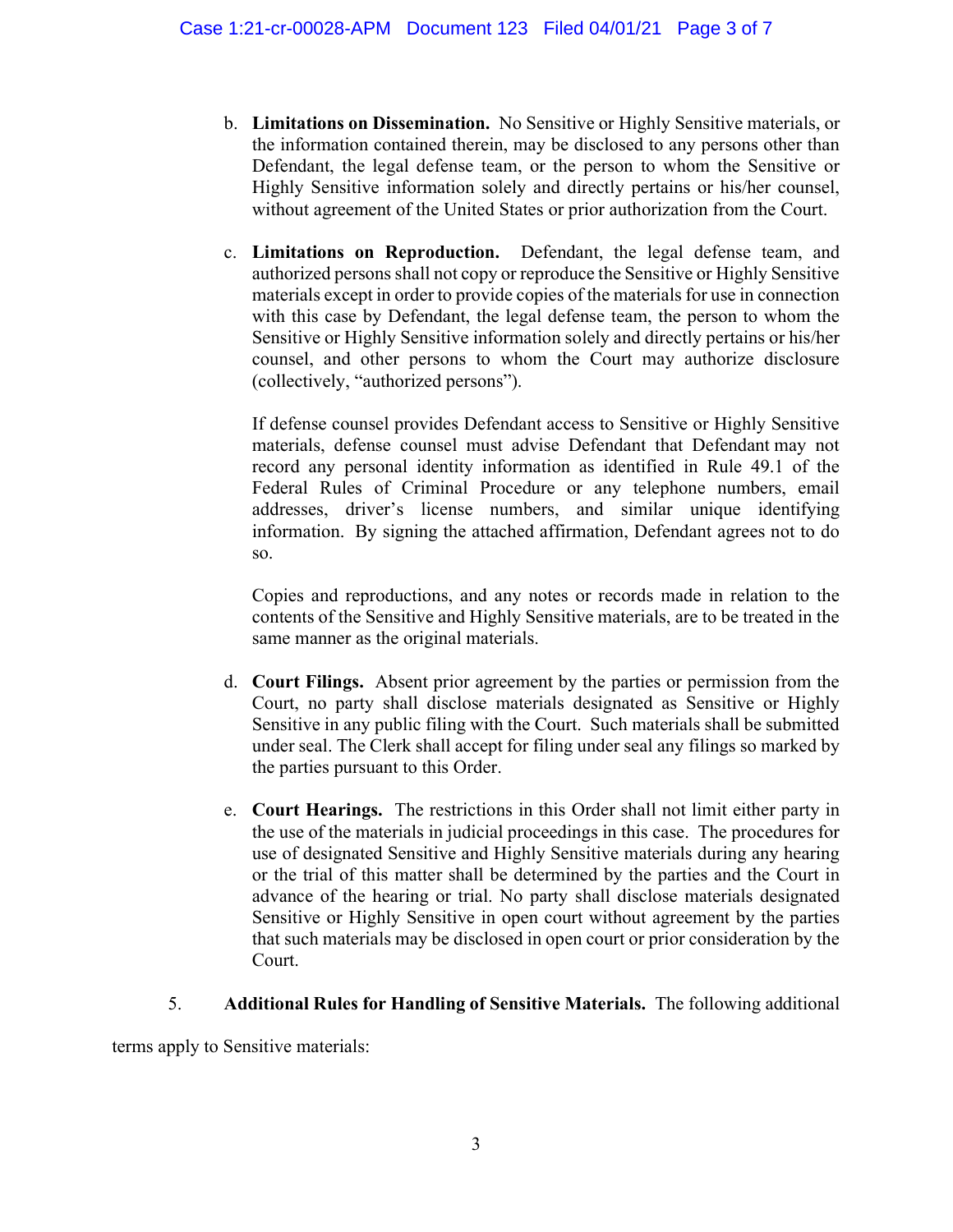a. Storage. Sensitive materials must be maintained in the custody and control of Defendant, the legal defense team, and authorized persons. This restriction shall not apply to the person to whom the Sensitive information solely and directly pertains or his/her attorney.

# 6. Additional Rules for Handling of Highly Sensitive Materials. The following

additional rules apply to Highly Sensitive materials:

- a. Additional Limitations on Dissemination. Defense counsel may not provide a copy of Highly Sensitive materials to Defendant or permit Defendant to view such materials unsupervised by defense counsel or an attorney, investigator, paralegal, or support staff person employed by defense counsel. The parties agree that defense counsel or an attorney, investigator, paralegal, or support staff person employed by defense counsel, may supervise Defendant by allowing access to Highly Sensitive materials through a cloud-based delivery system that permits Defendant to view the materials but does not permit Defendant the ability to download; provided that, prior to doing so, defense counsel first provides notice to the United States and allow the United States to file an objection with the Court if no agreement is reached.
- b. Additional Limitations on Reproduction. Counsel agrees that prior to showing materials to Defendant designated as Highly Sensitive, counsel or an attorney, investigator, paralegal, or support staff person employed by defense counsel will read Defendant the relevant parts of this Order, and remind Defendant of the consequences of violating the Order. If Defendant takes notes regarding Highly Sensitive materials, counsel or an attorney, investigator, paralegal, or support staff person employed by defense counsel must take reasonable steps to determine whether Defendant has copied any personal identity information as identified in Rule 49.1 of the Federal Rules of Criminal Procedure or any telephone numbers, email addresses, driver's license numbers, and similar unique identifying information.
- c. Storage. Highly Sensitive materials must be maintained in the custody and control of the legal defense team and authorized persons. This restriction shall not apply to the person to whom the Highly Sensitive information solely and directly pertains or his/her attorney.
- 7. Viewing by Incarcerated Defendants. If Defendant is in the custody of the United

States Marshals Service, defense counsel is authorized to provide a copy of discovery materials to the appropriate point of contact so that the defendant can view the discovery materials, subject to the terms of this Order.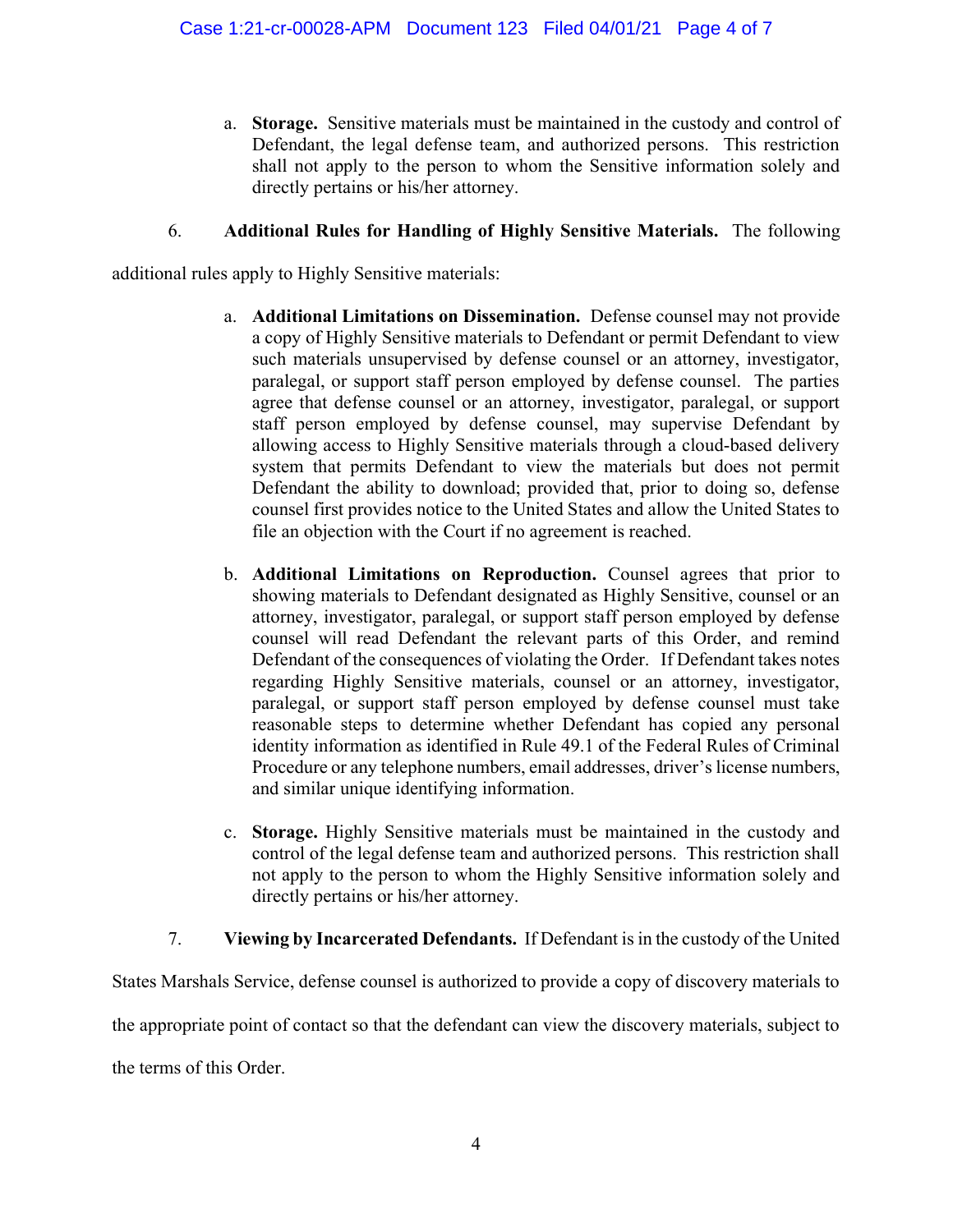#### Case 1:21-cr-00028-APM Document 123 Filed 04/01/21 Page 5 of 7

8. Disputes. The parties shall make a good faith effort to resolve any dispute about a sensitivity designation before requesting the Court's intervention. The United States may agree to remove or reduce a sensitivity designation without further order of this Court. Whenever the redaction of specified information will resolve the basis for which a sensitivity designation was applied, the United States will agree to redaction, and such redaction will render the materials no longer subject to this Order. Any agreement to reduce or remove a sensitivity designation or to redact specific information shall be memorialized in writing.

9. Modification Permitted. Nothing in this Order shall prevent any party from

seeking modification of this Order nor prevent the defense from contesting a sensitivity designation. The parties agree that the burden of demonstrating the need for a protective order remains with the government at all times.

10. Failure not Waiver. The failure by the United States to designate any materials as Sensitive or Highly Sensitive upon disclosure shall not constitute a waiver of the United States ability to later designate the materials as Sensitive or Highly Sensitive but the government must separately identify and memorialize the changed status of those materials in writing.

11. Automatic Exclusions from this Order. This Order does not apply to materials that:

- a. Are, or later become, part of the public court record, including materials that have been received in evidence in this or other public trials or hearings;
- b. Were derived directly from Defendant or that pertain solely to Defendant. Examples of such materials include Defendant's own financial records, telephone records, digital device downloads, social media records, electronic communications, arrest records, and statements to law enforcement; $<sup>2</sup>$  and</sup>

 $2$  Discoverable materials that were derived directly from Defendant or that pertain solely to Defendant are exempt from this Order regardless of whether the United States has designated any such materials as "Sensitive" or "Highly Sensitive" because the same materials are being provided or made available to co-defendants or other persons charged in connection with the events at the United States Capitol on January 6, 2021.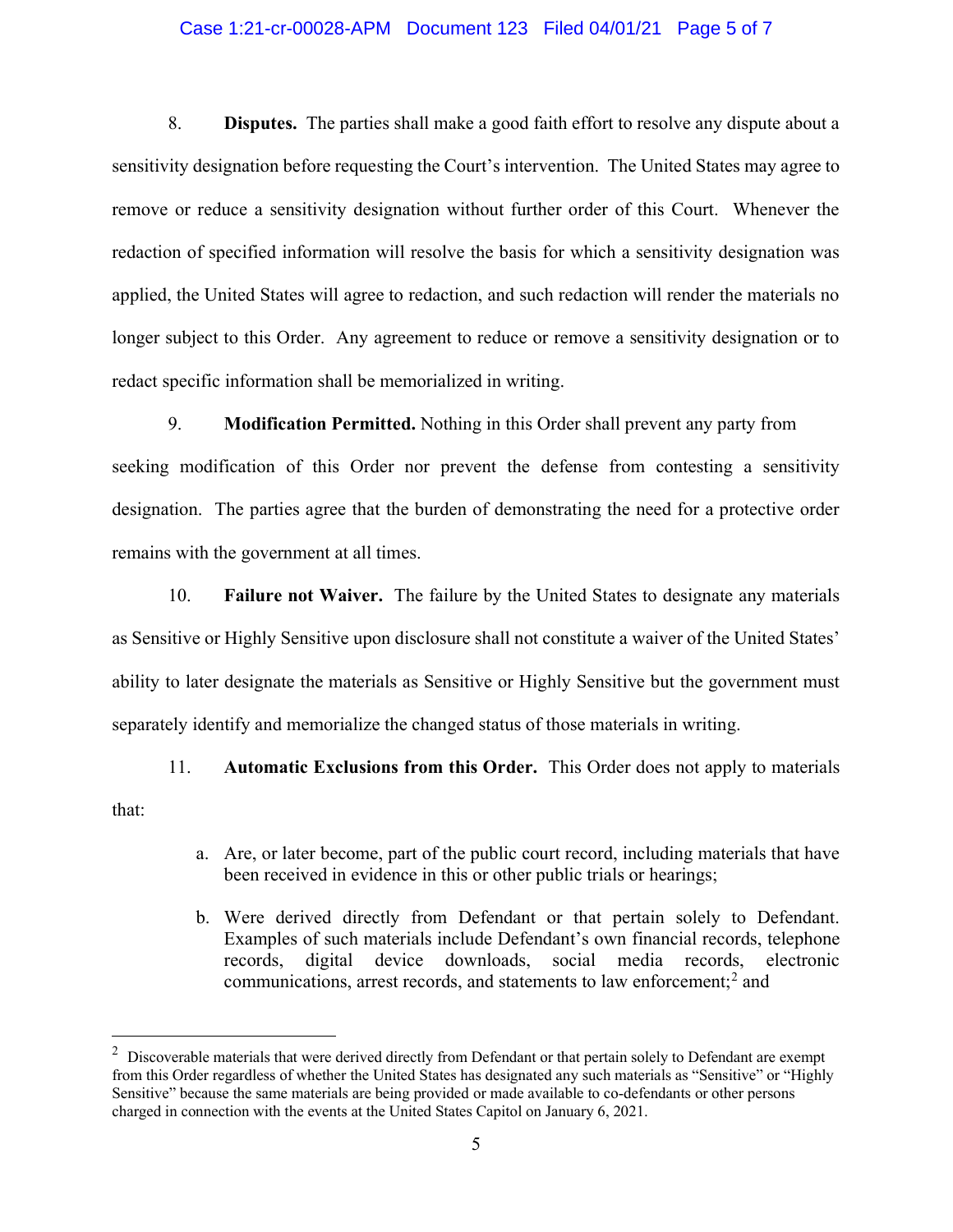#### Case 1:21-cr-00028-APM Document 123 Filed 04/01/21 Page 6 of 7

c. Materials that the defense obtains by means other than discovery.

12. Government's Discovery Obligations. Nothing in this Order modifies the United States' obligations at any stage of discovery in this case pursuant to Federal Rules of Criminal Procedure 16 and 26.2, Local Criminal Rule 5.1, 18 U.S.C. § 3500 (the Jencks Act), and the government's general obligation to produce exculpatory and impeachment information in criminal cases.

13. **Defense Counsel's Obligations.** Defense counsel must provide a copy of this Order to, and review the terms of this Order with, members of the legal defense team, Defendant, and any other person, before providing them access to Sensitive or Highly Sensitive materials. Defense counsel must obtain a fully executed copy of Attachment A before providing Defendant access to Sensitive or Highly Sensitive materials, and must file a copy with the Court within one week of execution.

14. No Ruling on Discoverability or Admissibility. This Order does not constitute a ruling on the question of whether any particular material is properly discoverable or admissible and does not constitute any ruling on any potential objection to the discoverability or admissibility of any material.

15. Duration. The terms of this Order shall remain in effect after the conclusion of this case and the parties shall be bound by it unless otherwise ordered by the Court.

SO ORDERED this day of 2021.

 $09:58:44 - 04'00'$ 2021.04.01

THE HONORABLE AMIT P. MEHTA United States District Judge